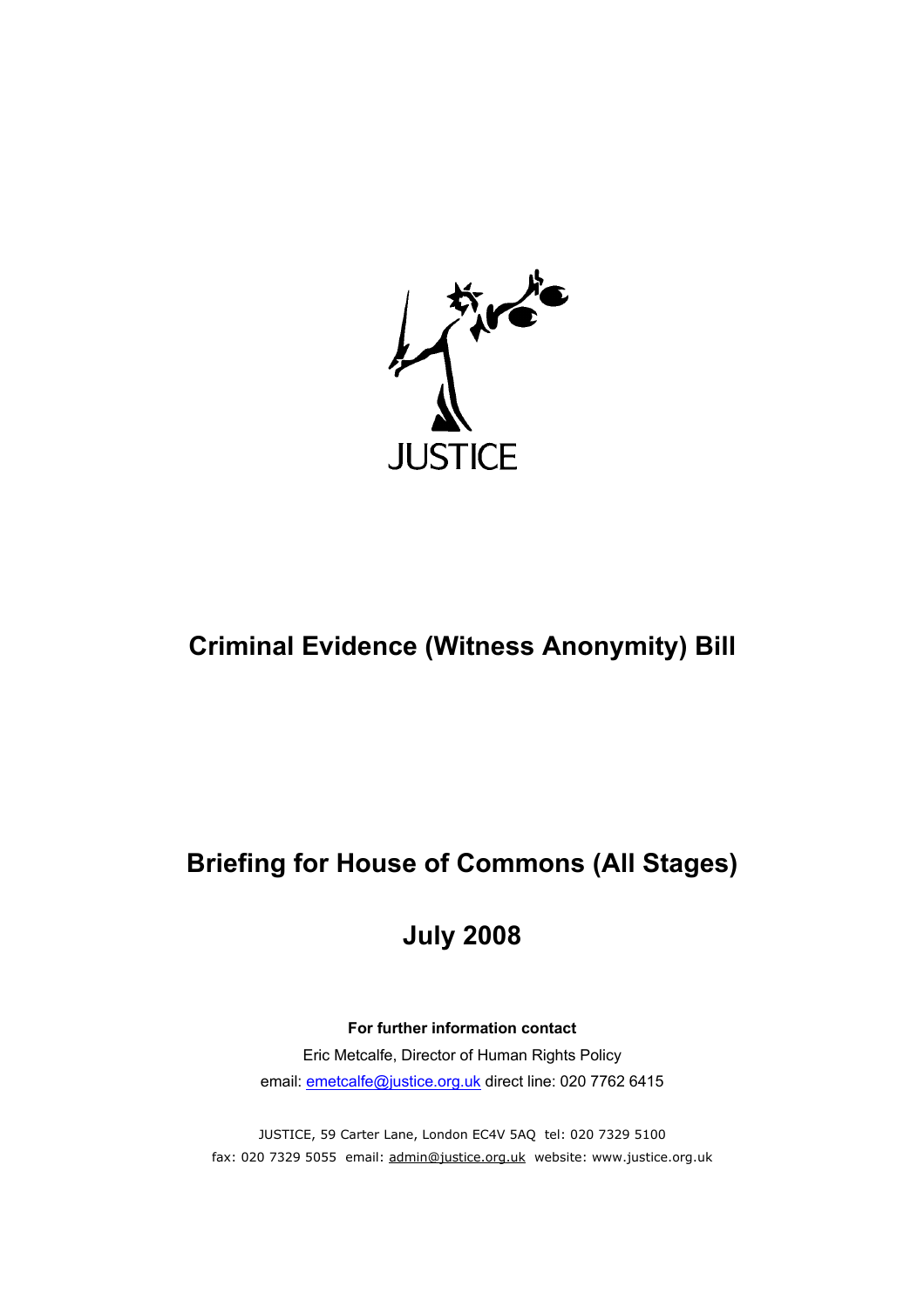## **Summary**

- Witness protection is central to the fair administration of justice. The effective investigation and prosecution of crime requires witnesses to be protected against threats and intimidation. Indeed, the right to life under Article 2 of the European Convention on Human Rights requires, amongst other things, witnesses to be protected against real and immediate risks to their safety. •
- But the right of an accused person to confront his accuser goes further than the administration of justice. It is an essential principle of justice itself.
- After more than a decade of error by the lower courts, the House of Lords in *R v Davis* made clear that 'the right to be confronted by one's accusers is a right [that has been] recognised by the common law for centuries' and that the use of anonymous witnesses is 'irreconcilable with [this] long-standing principle'. The House of Lords judgment also made clear that the common law right to confront one's accusers is additionally part of the right to a fair trial under Article 6(3)(d) of the European Convention on Human Rights.
- The Bill introduced by the government in response to that judgment is misconceived and poorly drafted. In particular, its provisions for witness anonymity orders (clauses 2-5) are:
	- unduly complex;
	- overly broad;
	- contrary to the common law right to confront one's accuser;
	- likely to be incompatible with the right to a fair trial under Article  $6(3)(d)$ ; and
	- lacking several of the safeguards found in the New Zealand legislation on which it was based.
- In addition, the Bill's provision for appeals against pre-commencement anonymity orders (clauses 11) have the added benefit of being unnecessary and likely to be incompatible with both Articles 6 (the right to a fair trial) and 13 (the right to an effective remedy) of the European Convention on Human Rights.
- It is false to portray the issue of witness protection as a choice between protecting the lives of witnesses and protecting a person's right to a fair trial. We note that the United States, a far larger jurisdiction than the UK with a much higher rate of gun crime, manages to protect its witnesses without compromising the right to a fair trial. Indeed, the US Marshall Service boasts that it has never lost a witness under its protection.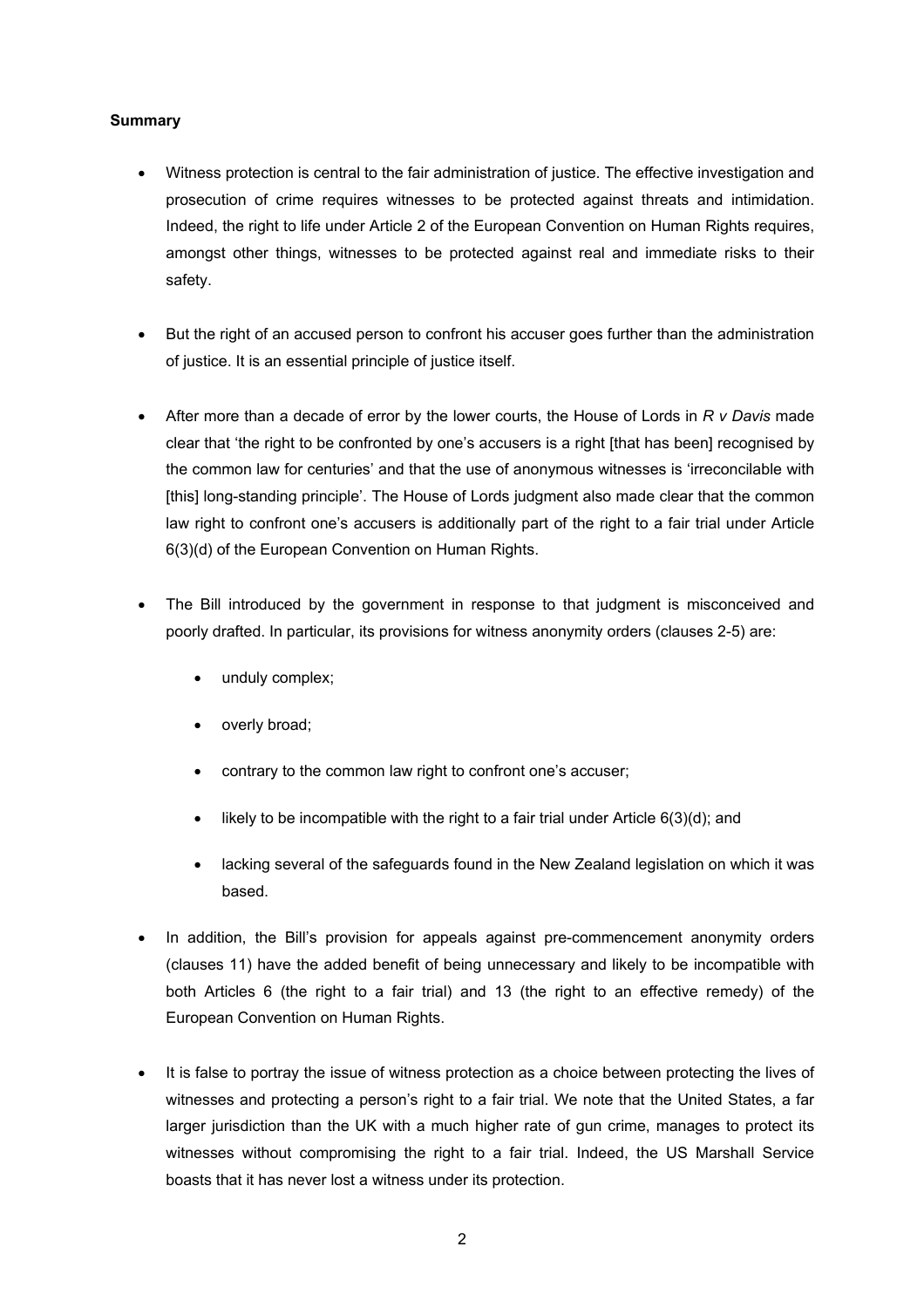### **Introduction**

- 1. Founded in 1957, JUSTICE is a UK-based human rights and law reform organisation. Its mission is to advance justice, human rights and the rule of law. It is also the British section of the International Commission of Jurists.
- 2. This Bill raises two issues with which JUSTICE has considerable engagement: witness protection and miscarriages of justice.
- 3. On the issue of witness protection, JUSTICE has long been concerned that the effective administration of justice should not be undermined by the intimidation of witnesses. In our 1998 report *Victims in Criminal Justice*, for instance, we identified a series of problems with the protection of victims and witnesses in criminal proceedings, from the courtroom to parole hearings to post-sentence arrangements.<sup>[1](#page-2-0)</sup> Similarly in 2004, we welcomed the proposal for a nationally-resourced witness protection programme to provide effective protection for witnesses in serious organised crime cases.**[2](#page-2-1)** In 2005, we intervened in the case of *Roberts v Parole Board* before the House of Lords,**[3](#page-2-2)** making submissions on the balance between witness protection and the right to a fair hearing. Most recently, in May 2008, we were one of a group of NGOs that intervened in the case of *Van Colle v Chief Constable of Hertfordshire Police* (also before the House of Lords), concerning the failure of Hertfordshire police to follow their own witness protection policy.**[4](#page-2-3)**
- 4. On the issue of miscarriages of justice, JUSTICE has been at the forefront of work in this area since 1957, having been responsible for many of the leading cases on such issues as the right to silence, identification and confession evidence, and the need to safeguard against oppressive police questioning. Our successes led to many convictions being set aside and contributed to important changes in law and practice. This culminated in 1997, when the Criminal Cases Review Commission was established – something which JUSTICE first campaigned more than thirty years earlier. We are therefore mindful of the potential for emergency legislation intended to protect the public to itself lead to greater injustice in the long run.
- 5. In addition to the long-standing threats from terrorism and serious organised crime, it is evident that the UK currently faces a serious problem from gang-related crime, including gun and knife crime. We do not doubt the extent of the problem of witness intimidation in relation

 $\overline{a}$ 

<span id="page-2-0"></span>**<sup>1</sup>** *Victims in Criminal Justice: Report of the JUSTICE Committee on the role of the victim in criminal justice* (JUSTICE, 1998).

<span id="page-2-1"></span>**<sup>2</sup>** JUSTICE response to White Paper 'One Step Ahead – A 21<sup>st</sup> century crime strategy to defeat organised crime' (July 2004).

<span id="page-2-2"></span>**<sup>3</sup>** *Roberts v Parole Board* [2005] UKHL 45.

<span id="page-2-3"></span>**<sup>4</sup>** Judgment pending.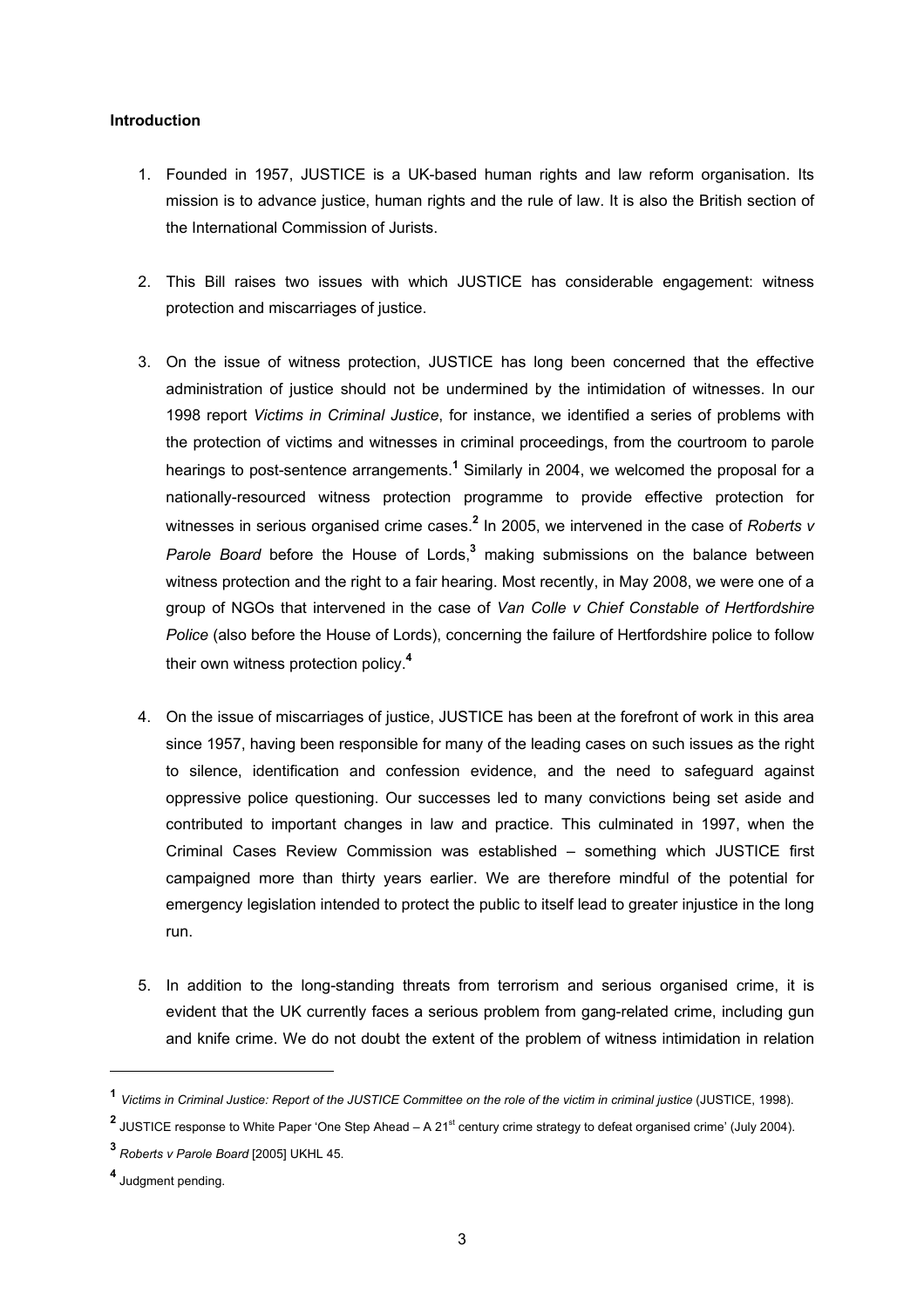to the investigation of these crimes, nor the difficulties that police face in encouraging witnesses to give evidence.

- 6. But, over the past decade or so, the UK has also suffered from a serious problem with the growing use of anonymous witnesses. Rather than provide funding for effective witness protection programmes, the authorities have increasingly resorted to the expedient of providing anonymity to those who fear intimidation from suspects (as well as anonymity for police officers involved in covert operations). Although a large degree of responsibility must be borne by the Court of Appeal, whose erroneous rulings encouraged the growth in applications for anonymity, it was also irresponsible for police and government to rely on such decisions in the face of centuries of common law precedent against the use of anonymous witnesses and the clear rulings of the European Court of Human Rights on the right to a fair trial.
- 7. Accordingly, we take issue with the claim of the Justice Secretary on 26 June that the problem with anonymous witness was:**[5](#page-3-0)**

a technical defect in the law, which until [the House of Lords judgment in *R v Davis*] had been **unidentified and unsuspected.** 

8. On the contrary, we consider that the problems with anonymous evidence have long been identified<sup>[6](#page-3-1)</sup> and ought reasonably to have been anticipated by the police and government. The judgment of the Law Lords was in clear terms and unanimous. Lord Bingham noted that 'the right to be confronted by one's accusers is a right [that has been] recognised by the common law for centuries', <sup>[7](#page-3-2)</sup> and that the use of anonymous witnesses was 'irreconcilable with longstanding principle'.**<sup>8</sup>** Lord Brown went even further, declaring that 'the creeping emasculation of the common law principle must be not only halted but reversed'.**[9](#page-3-4)** Since the legal advice received by the government on such matters is not disclosed, we do not know the extent to which it was advised by either the Home Office, the Law Officers or Treasury Counsel that witness anonymity was compatible with the common law or the European Convention on Human Rights. We would, however, be very surprised if that legal advice did not disclose a significant risk that the witness anonymity issue was liable to be overturned, either by the House of Lords or by the European Court of Human Rights.

<span id="page-3-0"></span>**<sup>5</sup>** Hansard, HC Debates, 26 June 2008 : Column 516. Emphasis added.

<span id="page-3-1"></span>**<sup>6</sup>** See e.g. Ashworth, 'Human rights: justification for allowing witness anonymity', case note, Criminal Law Review (2002).

<span id="page-3-2"></span>**<sup>7</sup>** *R v Davis* [2008] UKHL 36, at para 34.

<span id="page-3-3"></span>**<sup>8</sup>** Ibid, para 29.

<span id="page-3-4"></span>**<sup>9</sup>** Ibid, para 66.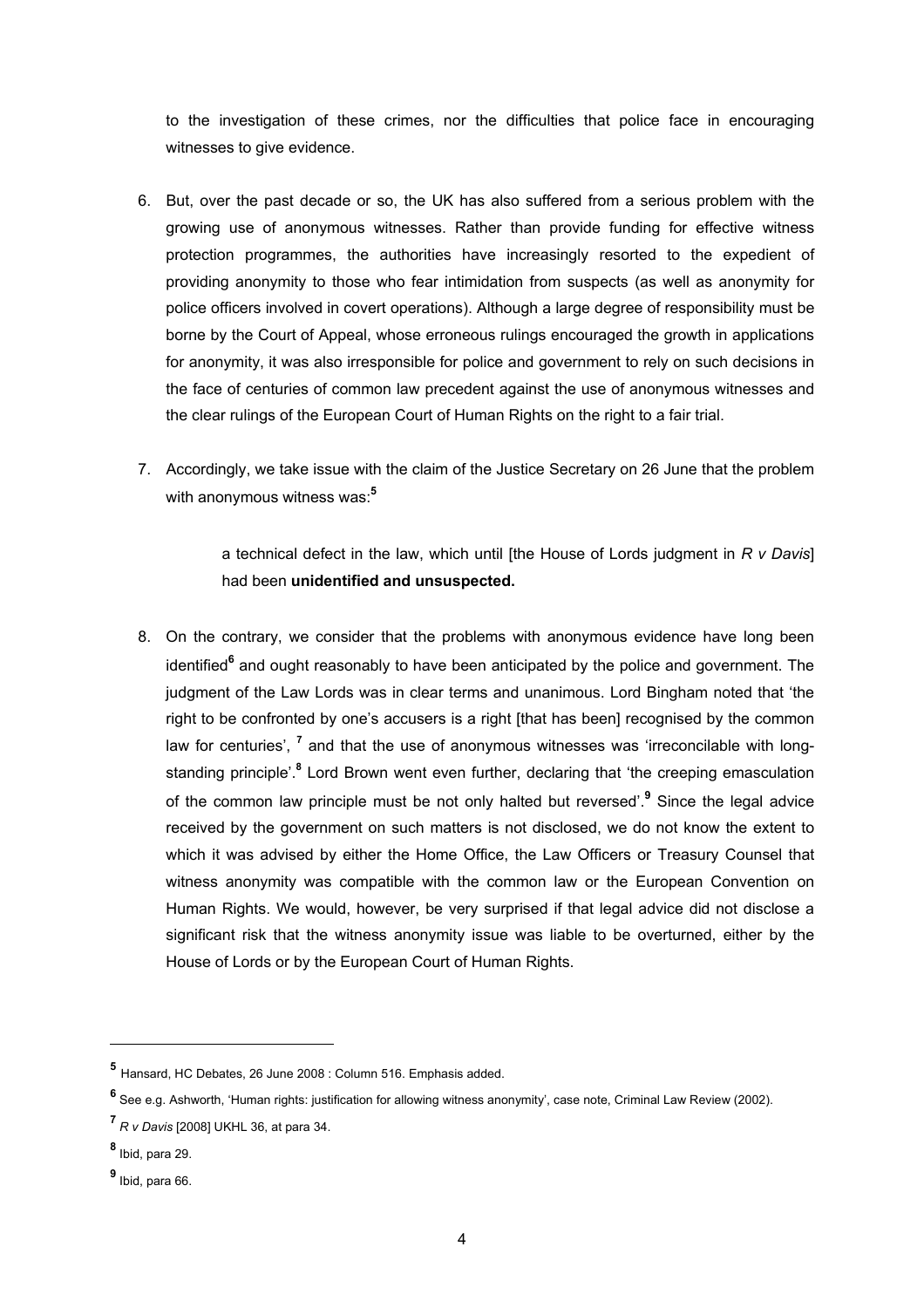- 9. As Lord Mance's judgment in *R v Davis* makes clear, the right to confront one's accuser under Article 6(3)(b) allows some latitude to the courts to shield the identity of witnesses in marginal cases where the evidence they give is not decisive: for example a witness who sees the alleged getaway car parked outside the bank, but not the robbery itself, and whose evidence is corroborated by other non-anonymous evidence. To this extent, we consider that it may be possible to make provision for witness shielding orders short of complete anonymity in certain circumstances that are compatible with the right to a fair trial under Article 6(3) ECHR.
- 10. But we consider that Lord Mance's judgment to some extent underestimates the limited nature of this exception and the strength of the relevant international human rights standards on this point. The right to a fair trial under Article 14 of the International Covenant on Civil and Political Rights, for instance, goes further than Article 6 ECHR by declaring the right of an accused 'to be tried in his presence', in addition to the right to cross-examination of witnesses. In relation to this, the UN Human Rights Committee has held that:**[10](#page-4-0)**

the accused shall be entitled to examine or have examined the witnesses against him and to obtain the attendance and examination of witnesses on his behalf under the same conditions as witnesses against him. This provision is designed to **guarantee to the accused the same legal powers of** compelling the attendance of witnesses and of **examining or cross-examining any witnesses as are available to the prosecution**.

- 11. We identify a number of concerns with the Bill below. Leaving aside the obvious point about the desirability of legislating on such an important issue on an emergency basis, we find the Bill to be poorly drafted and misconceived. Rather than model itself upon the guidance offered by the House of Lords in *R v Davis* and the case law of the European Convention on Human Rights, the Bill provides a muddled scheme for the making of witness protection orders, one which is overly complex and overly broad. It is particularly striking that it fails to include all of the safeguards contained in the New Zealand legislation upon which it was based.**[11](#page-4-1)**
- 12. If statutory provision is to be made for witness anonymity in the kind of marginal example noted above,<sup>[12](#page-4-2)</sup> we consider the soundest model available is that provided by Article  $6(3)(d)$ and the common law. As a matter of policy, however, we think it preferable for Parliament to focus upon witness protection by way of enhanced security for witnesses, granting witnesses new identities following their testimony in open court and relocation programmes. These will

 $\overline{a}$ 

<span id="page-4-0"></span>**<sup>10</sup>** UN Human Rights Committee, General Comment 13, Twenty-first session, 1984 (U.N. Doc. HRI/GEN/1/Rev.1 at 14 (1994)), para 12. Emphasis added.

<span id="page-4-1"></span>**<sup>11</sup>** Evidence Act 2006 (NZ), sections 110-119.

<span id="page-4-2"></span>**<sup>12</sup>** See para 9.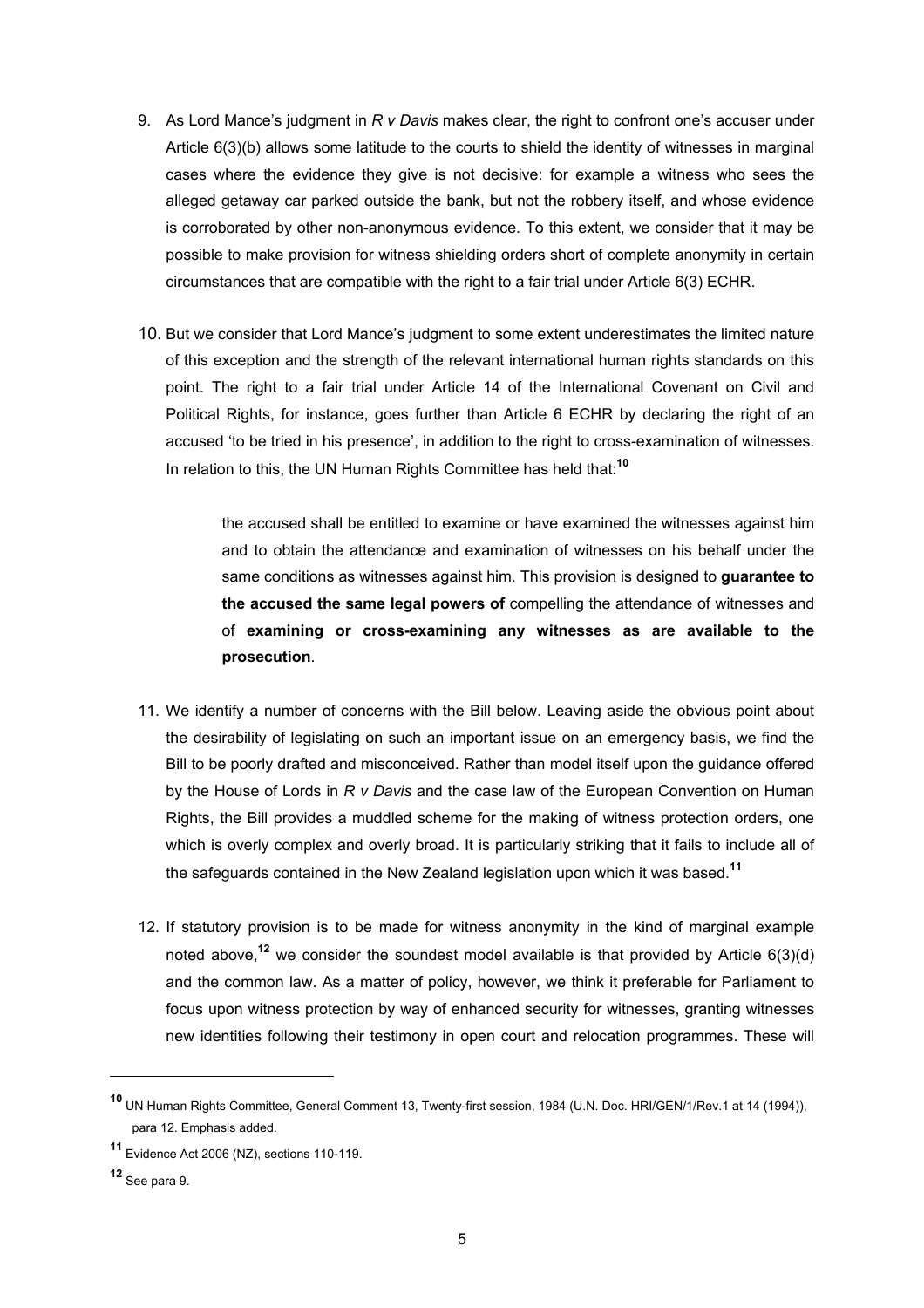be necessary in any event as even the Bill envisages that witness anonymity orders will not be available where such measures would be inconsistent 'with the defendant receiving a fair trial'.**[13](#page-5-0)**

- 13. We are well aware that providing security for witnesses is expensive and providing relocation and subsequent new identities for witnesses is even more costly. In such circumstances, it is easy enough to understand how the prospect of giving evidence anonymously is far more attractive to both witnesses fearful of their safety and public servants mindful of their own limited resources. But the protection of witnesses cannot be done at the expense of basic fairness and it cannot be done on the cheap. Experience of other common law jurisdictions shows that effective witness protection can be achieved without compromising the principles of open justice.
- 14. Lastly, we think it necessary to answer the pernicious logic that, since some witnesses will only agree to give evidence anonymously, anonymous evidence is somehow necessary to bring dangerous criminals to justice. Whatever the fears of such witnesses, it is false to portray the issue of witness protection as a choice between protecting the lives of witnesses and protecting a person's right to a fair trial. We note for example that the United States, a far larger jurisdiction than the UK with a much higher rate of gun crime, manages to protect its witnesses without compromising the right to a fair trial. Indeed, the US Marshall Service which operates the federal witness protection programme boasts that it has never lost a witness.**[14](#page-5-1)** It may well be true that 'without witnesses, justice cannot be done',**[15](#page-5-2)** but it is certainly impossible to do justice by means of injustice, nor should we fall into the trap of thinking otherwise.

### **Clause 1 – New rules relating to the anonymity of witnesses**

15. Clause 1 seeks to provide new rules governing anonymous witnesses. In particular, clause 1(2) abolishes the common law rules:

> relating to the power of a court to make an order for securing that the identity of a witness in criminal proceedings is withheld from the defendant (or, on a defence application, from other defendants)

 $\overline{a}$ 

<span id="page-5-0"></span>**<sup>13</sup>** Clause 4(4) aka 'Condition B'.

<span id="page-5-1"></span>**<sup>14</sup>** United States Marshall Service, Witness Security Program: 'No program participant who follows security guidelines has ever been harmed while under the active protection of the Marshals Service' (http://www.usmarshals.gov/witsec/index.html).

<span id="page-5-2"></span>**<sup>15</sup>** Lord Mackenzie of Framwellgate, Hansard HL Debates, 15 December 1998 : Column 1276.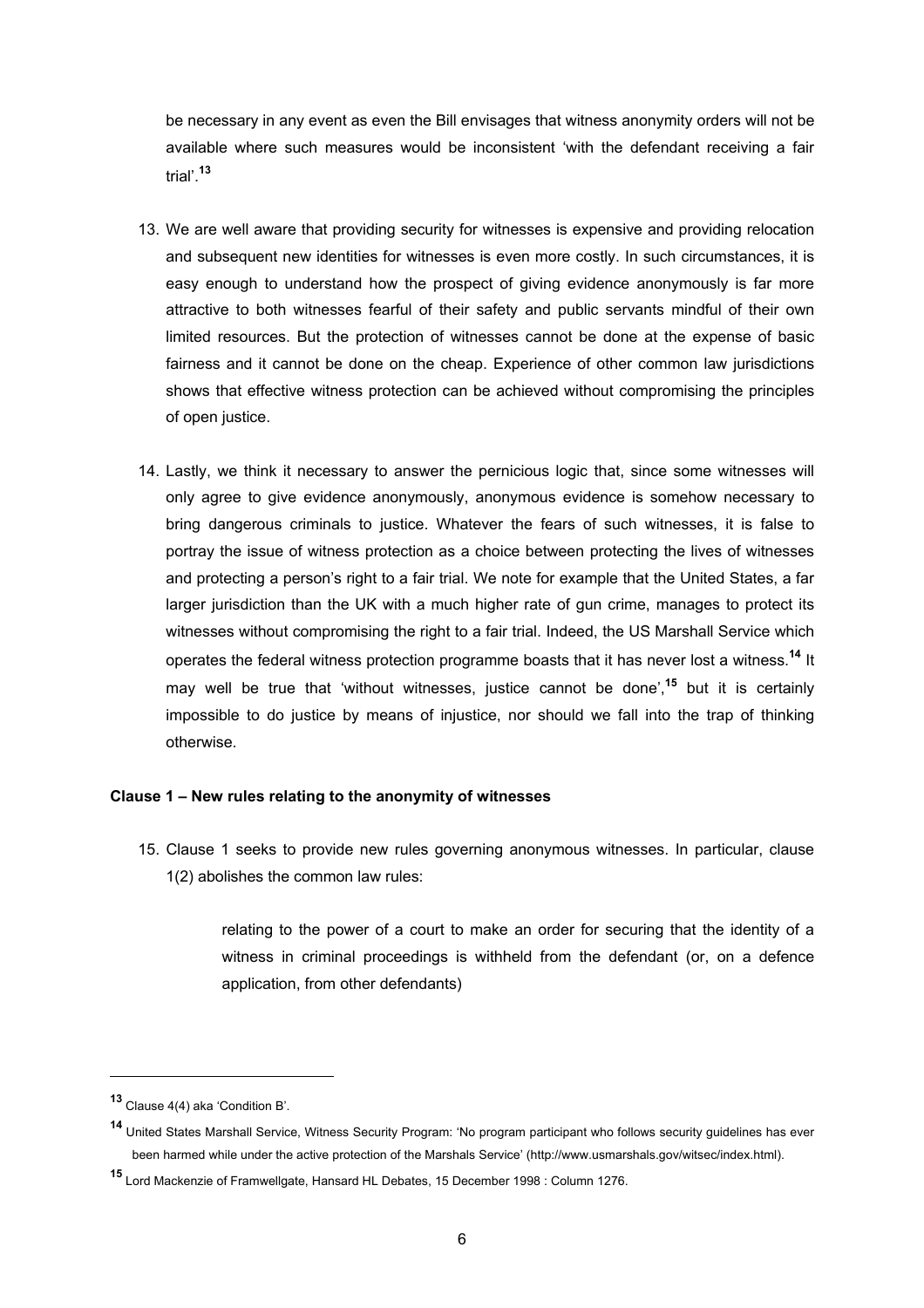- 16. In our view, though, this is an unnecessary step and this is made clear by the confused and contradictory claims concerning the common law found in the explanatory notes to the Bill.
- 17. First, the notes describe the judgment of the House of Lords in *R v Davis* in the following terms: **[16](#page-6-0)**

That appeal concerned the use of anonymous witness evidence at trial, which is governed by the common law. The effect of the judgment is to **restrict the courts' ability at common law to allow evidence to be given anonymously during criminal trials**.

18. Secondly, the explanatory notes to clause 1(2) state:**[17](#page-6-1)**

The common law rules replaced by the Bill are **those which allow the court to make an order to secure that the identity of a witness is withheld from the defendant** or, in the case of defence applications, a another defendant.

- 19. If, however, the effect of the ruling in *R v Davis* was to eliminate the common law rules allowing anonymous witnesses, then – by definition – there are no common law rules to abolish.
- 20. In fact, the House of Lords did *not* decide that a court could never make an order granting a witness anonymity in criminal proceedings. It only decided that the court could not make an order for protective measures where those measures hamper, in the words of Lord Bingham, 'the conduct of the defence in a manner and to an extent which was unlawful and rendered the trial unfair'.**[18](#page-6-2)**
- 21. In the circumstances, we see no need for the abolition of the common law in this area. There are many areas of the criminal justice system in which the common law and statute happily coexist and we think the issue of witness protection is too important to deprive any statutory provision of the enrichment which the common law would provide. In particular, we expect the principles identified by the judgment in *R v Davis* will prove a valuable guide to the courts below in determining in any particular case whether an anonymity order is compatible with a defendant's right to a fair trial.

<span id="page-6-0"></span>**<sup>16</sup>** Explanatory notes, para 18. Emphasis added.

<span id="page-6-1"></span>**<sup>17</sup>** Ibid, para 22. Emphasis added.

<span id="page-6-2"></span>**<sup>18</sup>** Davis, n 7 above, at para 35 per Lord Bingham.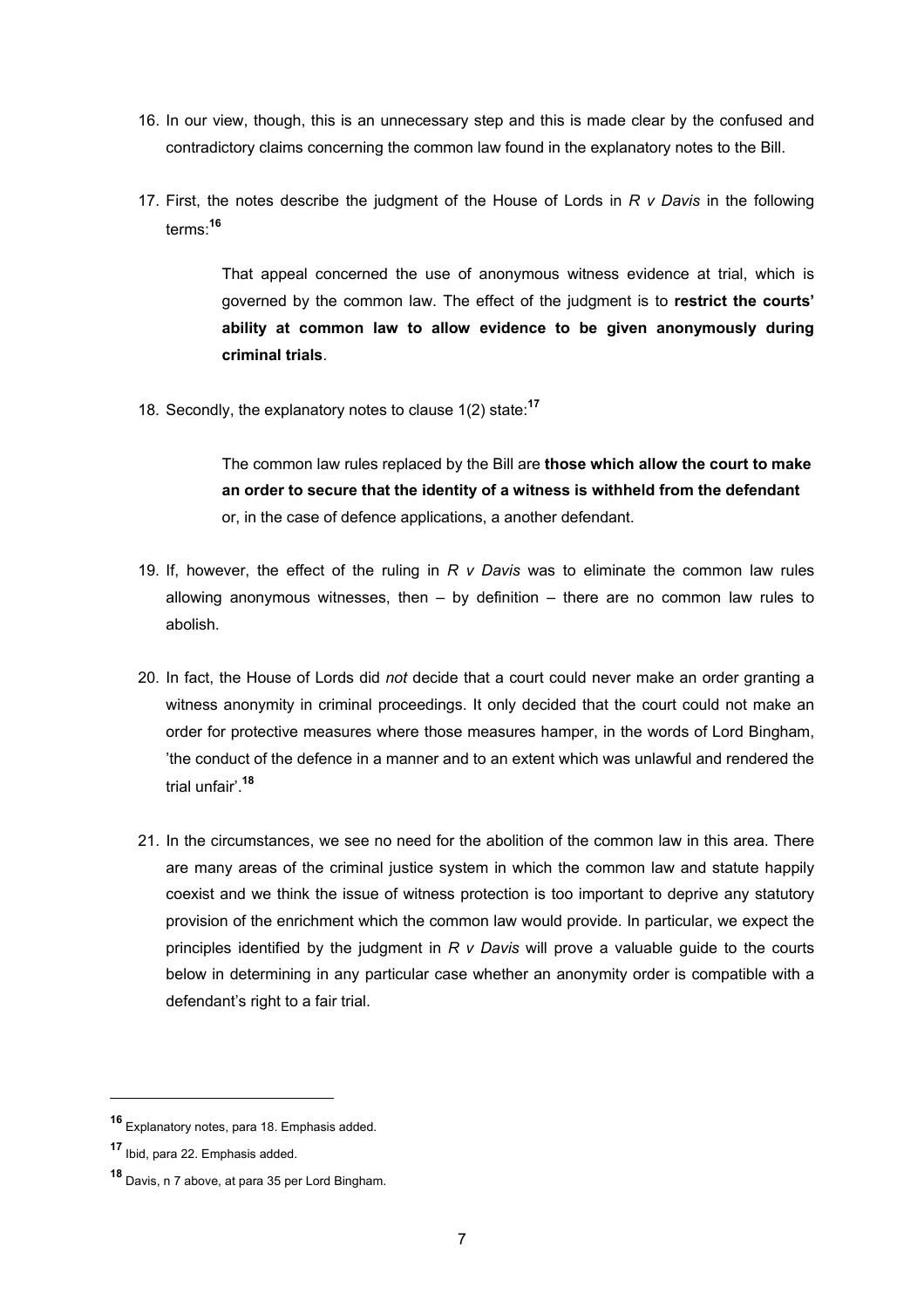### **Clause 4 – Conditions for making an order**

### **Clause 5 – Relevant considerations**

- 22. Clause 4(2) directs that a witness anonymity order may only be made where 3 conditions are met:
	- (a) the measures are necessary to protect the safety of a witness, another person, 'to prevent serious damage to property',**[19](#page-7-0)** or 'real harm to the public interest';**[20](#page-7-1)**
	- (b) having regard to all the circumstances, the taking of those measures would be consistent with the defendant receiving a fair trial; and
	- (c) it is necessary to make the order in the interests of justice, because it appears to the court that (i) it is important that the witness testify and (ii) the witness would not testify if the order were not made.
- 23. Clause 5 sets out a list of considerations the court must have regard to when deciding whether the conditions in clause 4 have been met. These are:
	- the 'general right' of a defendant in criminal proceedings to know the identity of a witness in the proceedings;
	- the extent to which the credibility of the witness would be a relevant factor when the weight of his or her evidence comes to be assessed;
	- whether the witnesses' evidence could be properly tested (whether on grounds of credibility or otherwise) without his evidence being disclosed;
	- whether there is any reason to believe the witness has a tendency to be dishonest or any motive to be dishonest in the circumstances of the case; and
	- whether it would be 'reasonably practicable' to protect the witness's identity by any other means other than by making an anonymity order.

<span id="page-7-0"></span>**<sup>19</sup>** Clause 4(3)(a).

<span id="page-7-1"></span>**<sup>20</sup>** Clause 4(3)(b).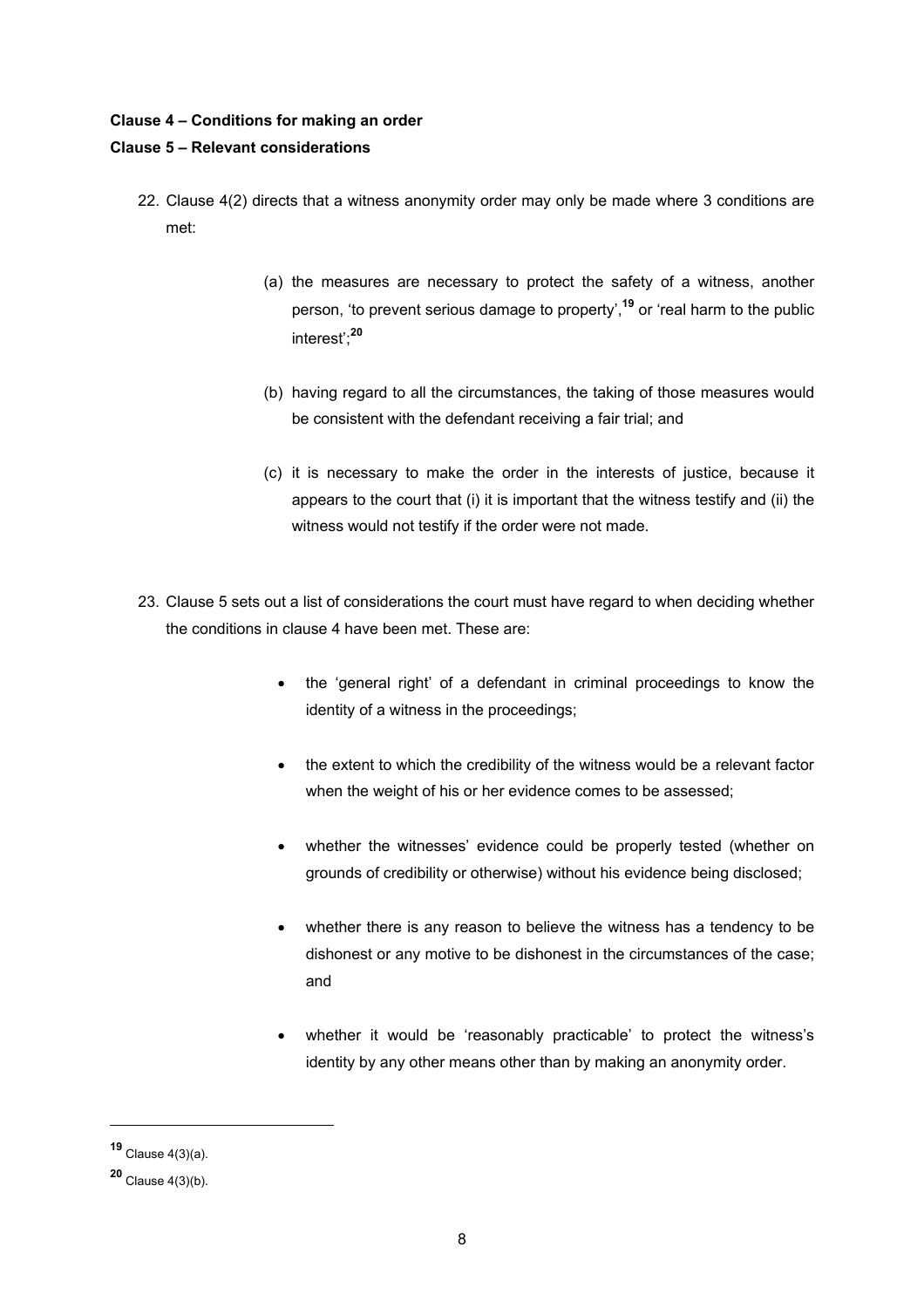- 24. The considerations set out in clause 5 are closely modelled upon the terms of the New Zealand Evidence Act 2006. However, the New Zealand Act also provides that the court must have regard to:
	- the principle that witness anonymity orders are justified **only in exceptional circumstances**; **[21](#page-8-0)**
	- the gravity of the offence;<sup>[22](#page-8-1)</sup> and
	- whether there is other evidence that corroborates the witness's evidence.**[23](#page-8-2)**
- 25. Nor is there any requirement to the court to consider what has been identified as the central factor in determining the compatibility of anonymous evidence with Article 6(3)(d), i.e. whether, if anonymity were to be granted, any conviction would be based 'solely or to a decisive extent' upon the anonymous evidence.**[24](#page-8-3)**
- 26. While some of the conditions contained in clause 4 and the considerations in clause 5 are sound, some plainly are not.
- 27. First, the idea that a risk of 'serious damage to property' (clauses  $4(3)(a)$  and  $4(6)(b)$ ) alone could justify the anonymity of a witness in criminal proceedings trivialises the urgency of the issue of witness protection. As Lord Mance noted in *R v Davis*, **[25](#page-8-4)** the recommendations of the Committee of Ministers of the Council of Europe provide that:**[26](#page-8-5)**

Anonymity should only be granted when the competent judicial authority, after hearing the parties, finds that … **the life or freedom of the person involved is seriously**

<span id="page-8-0"></span>**<sup>21</sup>** Section 112(5)(b) of the Evidence Act 2006 (NZ) (witness anonymity order for the purpose of High Court trial). Emphasis added.

<span id="page-8-1"></span>**<sup>22</sup>** Section 112(5)(c).

<span id="page-8-2"></span>**<sup>23</sup>** Section 112(5)(f).

<span id="page-8-3"></span>**<sup>24</sup>** See e.g. *Doorson v The Netherlands* (1996) 22 EHRR 330, para 76. See also the judgment of Lord Mance in *R v Davis*, n 7 above, and Ashworth, n 6 above, at 496: 'where the evidence is decisive, no amount of safeguards can cure the inherent unfairness'.

<span id="page-8-4"></span>**<sup>25</sup>** *R v Davis*, n 7 above, para 79.

<span id="page-8-5"></span>**<sup>26</sup>** Council of Europe Committee of Ministers, Recommendation No. R (97) 13, concerning the intimidation of witnesses and the rights of the defence, para 11. Emphasis added.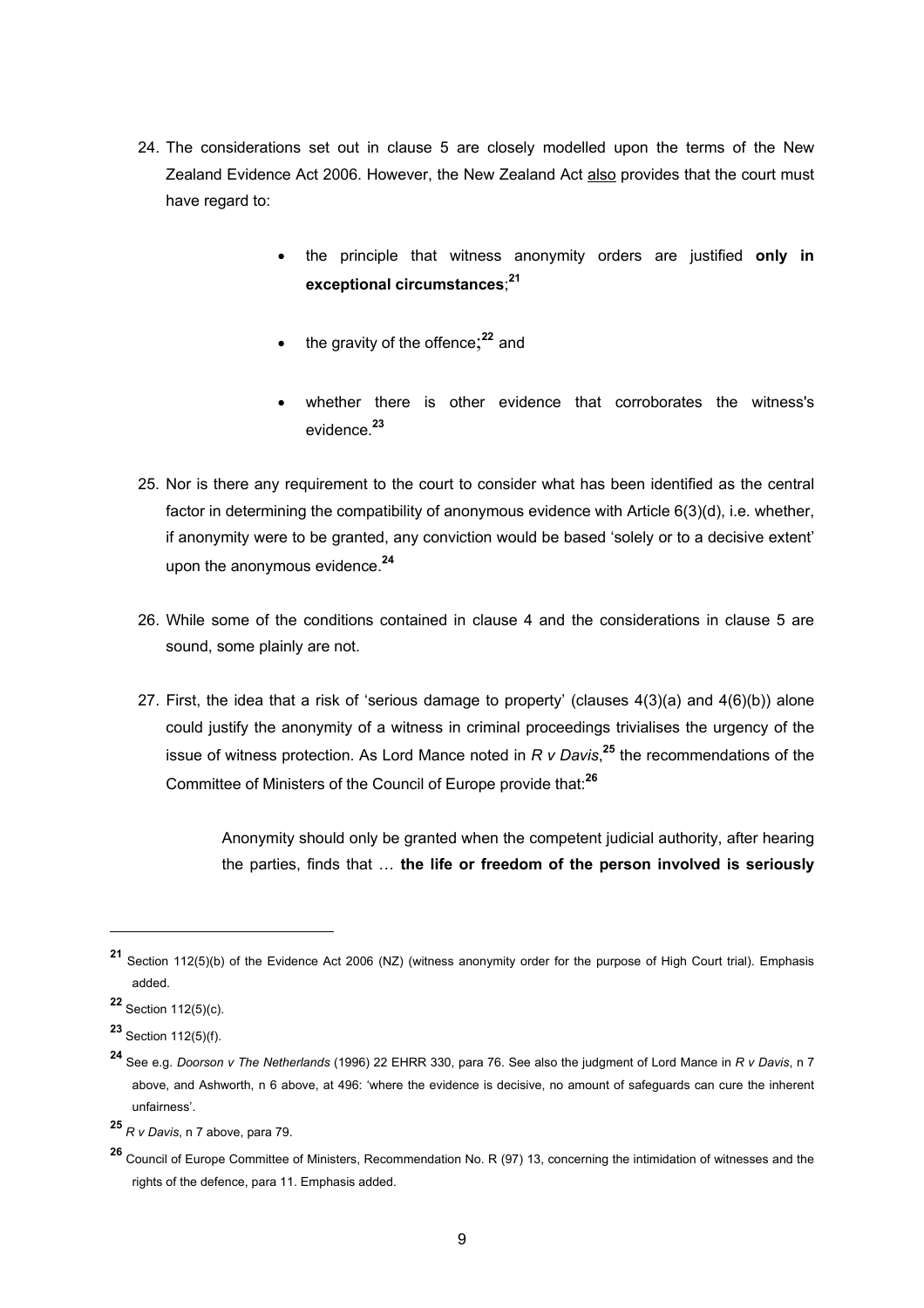**threatened** or, in the case of an undercover agent, his/her potential to work in the future is seriously threatened.

- 28. Secondly, the reference to the 'public interest' in clause 4(3)(b) is hopelessly vague. If, as it seems likely, it is intended to cover undercover police officers who do not fear intimidation but rather the risk to their safety if identified, then this should be more narrowly drafted along the lines of the Committee of Ministers recommendation above.
- 29. Thirdly, the reference in clause 5(2) to the 'general right' of a defendant in criminal proceedings to know the identity of a witness in criminal proceedings seems to us incompatible with the clear terms of the common law and Article 6(3)(d) of the European Convention. To describe the right as 'general' wrongly suggests that it is open to qualification on a number of grounds. Compatibility with Article 6(3)(d) requires that the threshold be set much higher.
- 30. Fourthly, in both clause 4(5) and clause 5(2)(c), the court is required to consider the 'importance' of the evidence and 'whether it could be properly tested without his or her identity being disclosed' respectively. In the first case, this involves the court having to assess the weight of the evidence (something which, in most serious criminal cases will be the function of the jury). In the second, the court is being invited to speculate how a defendant may answer or cross-examine a witness without knowing their identity.
- 31. Fifth and lastly, the requirement to consider whether it would be 'reasonably practicable' (clause 5(2)(e)) to protect the witness by other means once again sets the bar much too low. All other things being equal, the fundamental right of a defendant to know the identity of his accusers cannot be offset simply because a public authority has deemed it would be too expensive to protect the witness via other means.

#### **Clause 11 – Pre-commencement anonymity orders: appeals**

- 32. Clause 11 concerns cases in which an anonymity order was made and the defendant who was convicted prior to the new provisions coming into force appeals against his conviction.
- 33. Clause 11(2)(a) provides that a conviction shall not be unsafe solely on the ground that the trial court had no power at common law to make the anonymity order, but clause  $11(2)(b)$ provides that a conviction will be unsafe if the order could not have been made under the new provisions and 'as a result of the order, the defendant did not receive a fair trial'.
- 34. In our view, this provision is likely to produce only further uncertainty and is likely to prove unnecessary. First, since it is open to the appeal court to remand a prisoner in custody